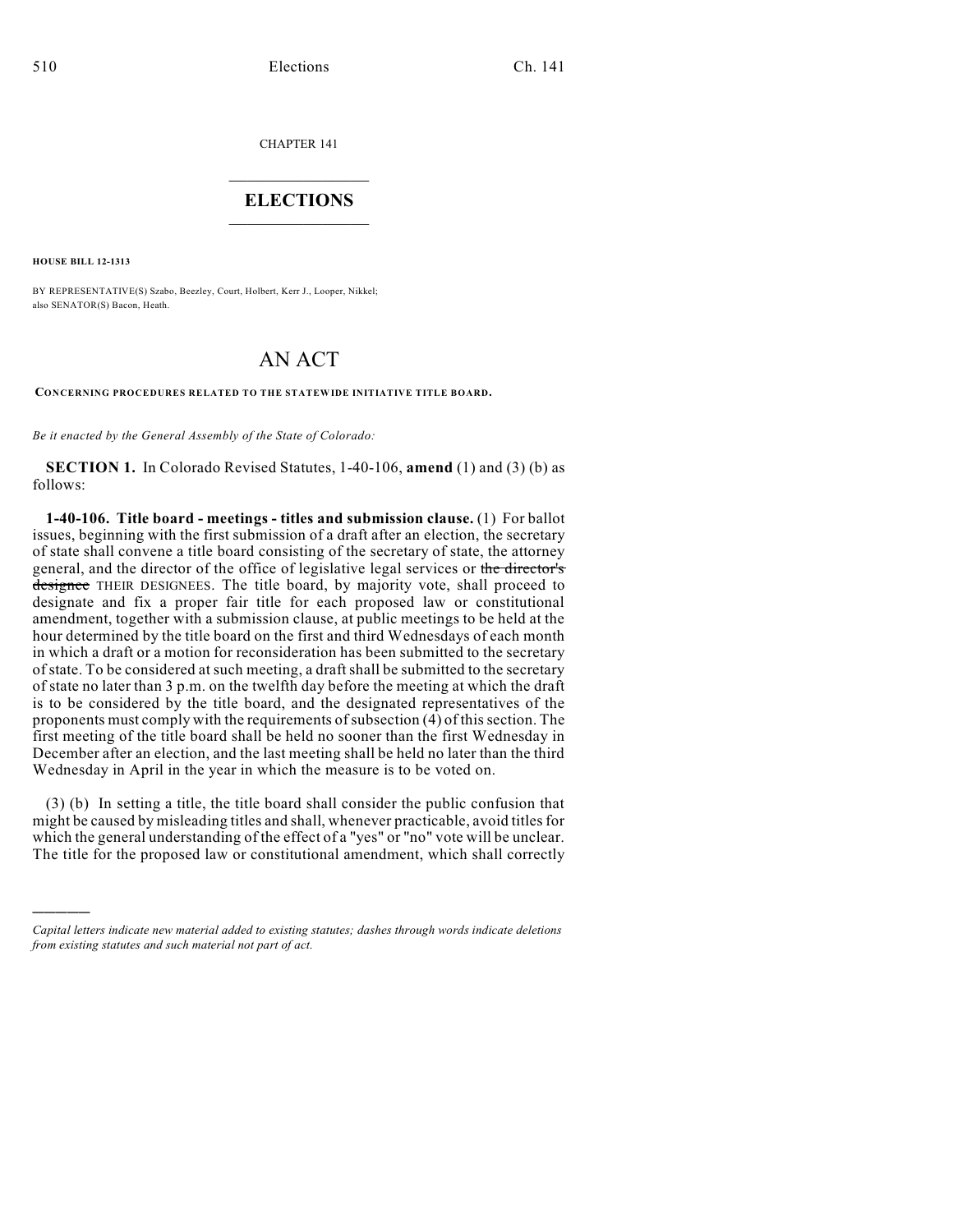## Ch. 141 **Elections** 511

and fairly express the true intent and meaning thereof, together with the ballot title and submission clause, shall be completed, EXCEPT AS OTHERWISE REQUIRED BY SECTION 1-40-107, within two weeks after the first meeting of the title board. Immediately upon completion, the secretary of state shall deliver the same with the original to the designated representatives of the proponents, keeping the copy with a record of the action taken thereon. Ballot titles shall be brief, shall not conflict with those selected for any petition previously filed for the same election, and shall be in the form of a question which may be answered "yes" (to vote in favor of the proposed law or constitutional amendment) or "no" (to vote against the proposed law or constitutional amendment) and which shall unambiguously state the principle of the provision sought to be added, amended, or repealed.

**SECTION 2.** In Colorado Revised Statutes, 1-40-107, **amend** (1) and (2) as follows:

**1-40-107. Rehearing - appeal - fees - signing.** (1) (a) Any person presenting an initiative petition or any registered elector who is not satisfied with a decision of the title board with respect to whether a petition contains more than a single subject pursuant to section 1-40-106.5, or who is notsatisfied with the titles and submission clause provided by the title board and who claims that they are unfair or that they do not fairly express the true meaning and intent of the proposed state law or constitutional amendment may file a motion for a rehearing with the secretary of state within seven days after the decision is made or the titles and submission clause are set.

(b) A MOTION FOR REHEARING MUST BE TYPEWRITTEN AND SET FORTH WITH PARTICULARITY THE GROUNDS FOR REHEARING. IF THE MOTION CLAIMS THAT THE PETITION CONTAINS MORE THAN A SINGLE SUBJECT, THEN THE MOTION MUST, AT A MINIMUM, INCLUDE A SHORT AND PLAIN STATEMENT OF THE REASONS FOR THE CLAIM.IF THE MOTION CLAIMS THAT THE TITLE AND SUBMISSION CLAUSE SET BY THE TITLE BOARD ARE UNFAIR OR THAT THEY DO NOT FAIRLY EXPRESS THE TRUE MEANING AND INTENT OF THE PROPOSED STATE LAW OR CONSTITUTIONAL AMENDMENT, THEN THE MOTION MUST IDENTIFY THE SPECIFIC WORDING THAT IS CHALLENGED.

(c) The motion for rehearing shall be heard at the next regularly scheduled meeting of the title board; except that, if the title board is unable to complete action on all matters scheduled for that day, consideration of any motion for rehearing may be continued to the next available day, and except that, if the titles and submission clause protested were set at the last meeting in April, the motion shall be heard within forty-eight hours after the expiration of the seven-day period for the filing of such motions. THE DECISION OF THE TITLE BOARD ON ANY MOTION FOR REHEARING SHALL BE FINAL, EXCEPT AS PROVIDED IN SUBSECTION (2) OF THIS SECTION, AND NO FURTHER MOTION FOR REHEARING MAY BE FILED OR CONSIDERED BY THE TITLE BOARD.

(2) If any person presenting an initiative petition for which a motion for a rehearing is filed, any registered elector who filed a motion for a rehearing pursuant to subsection (1) of thissection, or any other registered elector who appeared before the title board in support of or in opposition to a motion for rehearing is not satisfied with the ruling of the title board upon the motion, then the secretary of state shall